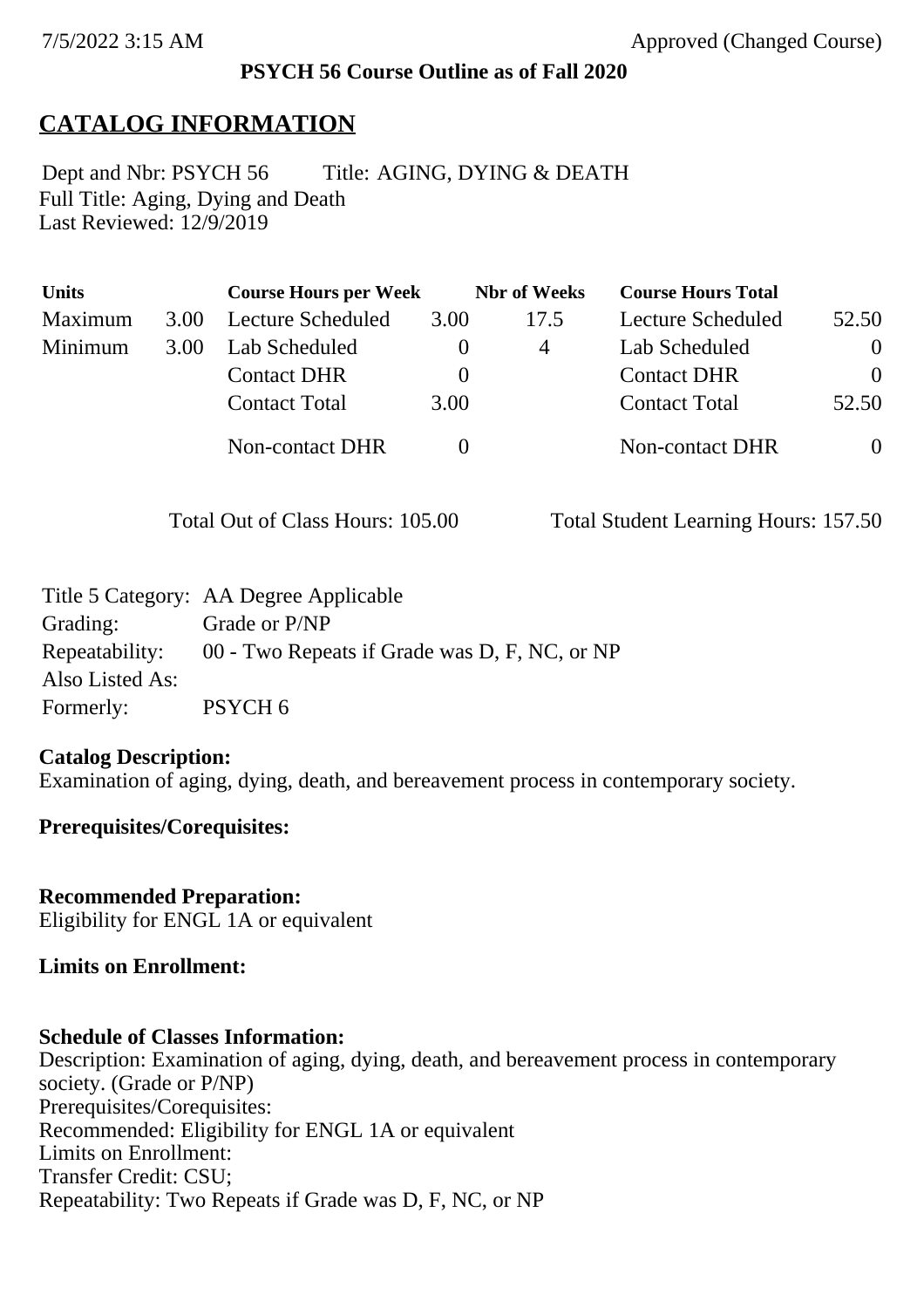# **ARTICULATION, MAJOR, and CERTIFICATION INFORMATION:**

| <b>AS Degree:</b><br><b>CSU GE:</b> | Area<br><b>Transfer Area</b><br>E | Lifelong Learning and Self<br>Development |                  | Effective:<br>Effective:<br>Fall 1981 | Inactive:<br>Inactive: |
|-------------------------------------|-----------------------------------|-------------------------------------------|------------------|---------------------------------------|------------------------|
| IGETC:                              | <b>Transfer Area</b>              |                                           |                  | Effective:                            | Inactive:              |
| <b>CSU Transfer: Transferable</b>   |                                   | Effective:                                | <b>Fall 1981</b> | Inactive:                             |                        |
| <b>UC</b> Transfer:                 |                                   | Effective:                                |                  | Inactive:                             |                        |

# **CID:**

# **Certificate/Major Applicable:**

[Both Certificate and Major Applicable](SR_ClassCheck.aspx?CourseKey=PSYCH56)

# **COURSE CONTENT**

# **Student Learning Outcomes:**

Upon completion of the course, students will be able to:

1. Describe major theories, principles, and trends that address the process of aging, dying, death, and bereavement from cross-cultural, historical, and contemporary perspectives.

2. Examine the role of ethnicity, gender, socioeconomic status, and historical circumstances when dealing with loss, aging, dying, and death.

# **Objectives:**

Students will be able to:

- 1. Describe current trends in life expectancies, demographics, and attitudes toward adulthood, "old age," death and dying.
- 2. Compare and contrast prominent theories on adult development and aging.
- 3. Summarize age-related physical diseases and psychological problems.
- 4. Examine how the process of aging affects intelligence, memory, creativity, problem-solving and decision-making skills.
- 5. Describe different types of intimate partnerships in adulthood.
- 6. Examine the role of gender, socioeconomic status, personality, and health on choice of work and retirement.
- 7. Provide a list of stressors encountered by the aging person and generate ways to ameliorate the stress.
- 8. Discriminate among concepts of suicide, assisted-suicide, and euthanasia; and summarize death/burial rituals and the grieving process following death.
- 9. Identify a variety of modes/types of death and review the bereavement, grief and mourning process of the survivor.
- 10. Describe the funeral system, with emphasis in death notification, funeral service selection and cost, and body disposition.

# **Topics and Scope:**

I. Defining the Journey

A. Some Assumptions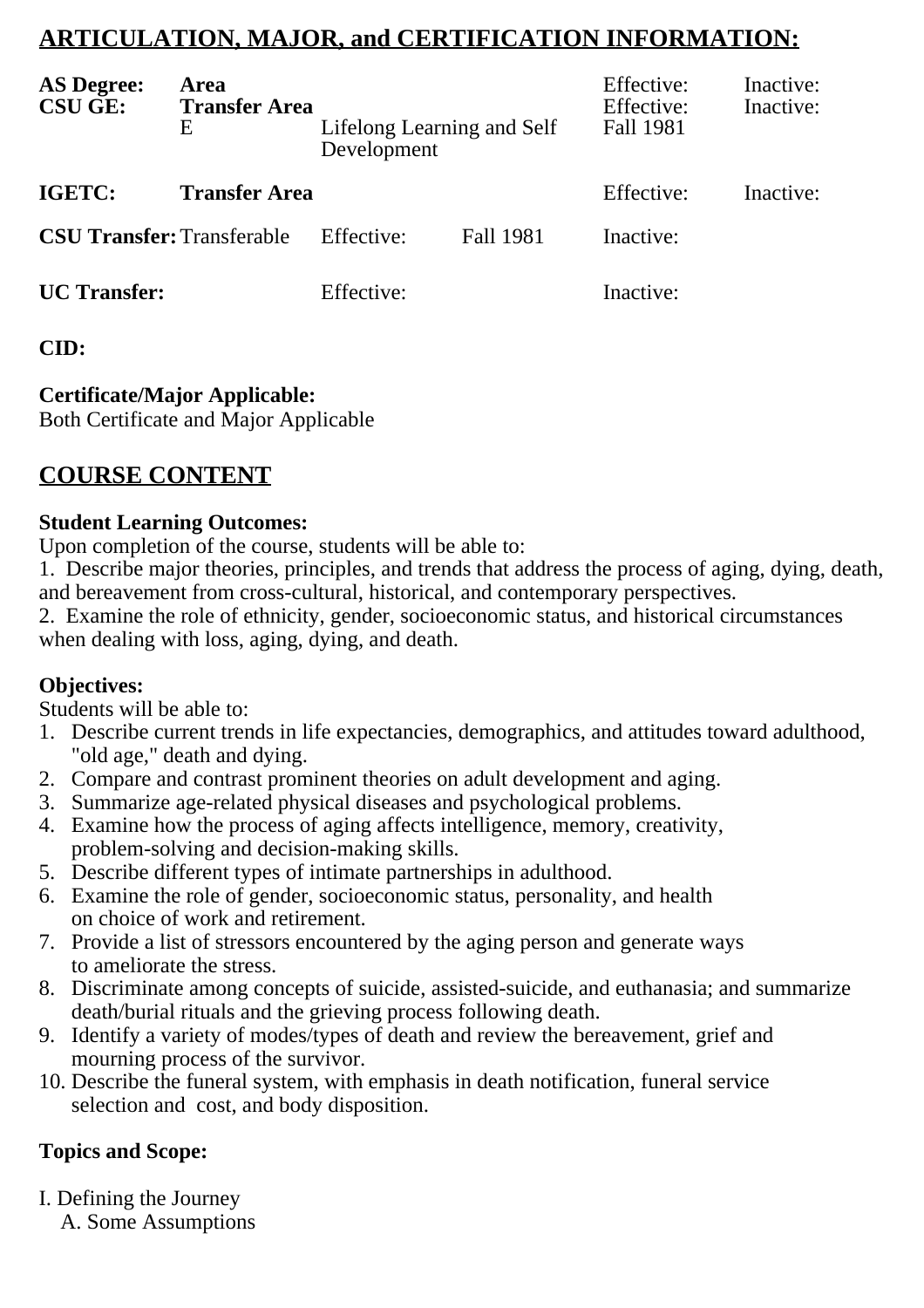- B. Definitions
- C. Methods
- II. Sociocultural Adult Development and Learning Theory of Death
- III. Physical Changes
- IV. Health, Health Habits, and Health Care
- V. Changes in Cognitive Abilities
- VI. Social Roles
- VII. Development of Relationships
- VIII. Work and Retirement
- IX. Personality Stability and Change
- X. Stress and Resistance
- XI. Death, Dying and Bereavement
- XII. Facing Death: Living with Life-Threatening Illness
- XIII. Medical Ethics: Euthanasia and Dying in a Technological Age
- XIV. Survivors: Understanding the Experience of Loss
- XV. Late Rites
	- A. Funerals
	- B. Body Disposition
- XVI. The Law and Death
- XVII. Death in the Lives of Children and Adolescents
- XVIII. Suicide
- XIX. Risks of Death in the Modern World
- XX. Beyond Death/After Life

# **Assignment:**

- 1. Read approximately 35 pages per week
- 2. Writing assignment that may include research, experiential, response, or project for a minimum of 1, 250 words
- 3. Quizzes, exams, and a final
- 4. Oral presentation and/or group project may be assigned

# **Methods of Evaluation/Basis of Grade:**

**Writing:** Assessment tools that demonstrate writing skills and/or require students to select, organize and explain ideas in writing.

Research, experiential, response, or project paper and the set of the second vertiling writing

**Problem Solving:** Assessment tools, other than exams, that demonstrate competence in computational or noncomputational problem solving skills.

**Skill Demonstrations:** All skill-based and physical demonstrations used for assessment purposes including skill performance exams.

 $30 - 60\%$ 

|      | <b>Skill Demonstrations</b> |
|------|-----------------------------|
| None | $-0\%$<br>0                 |